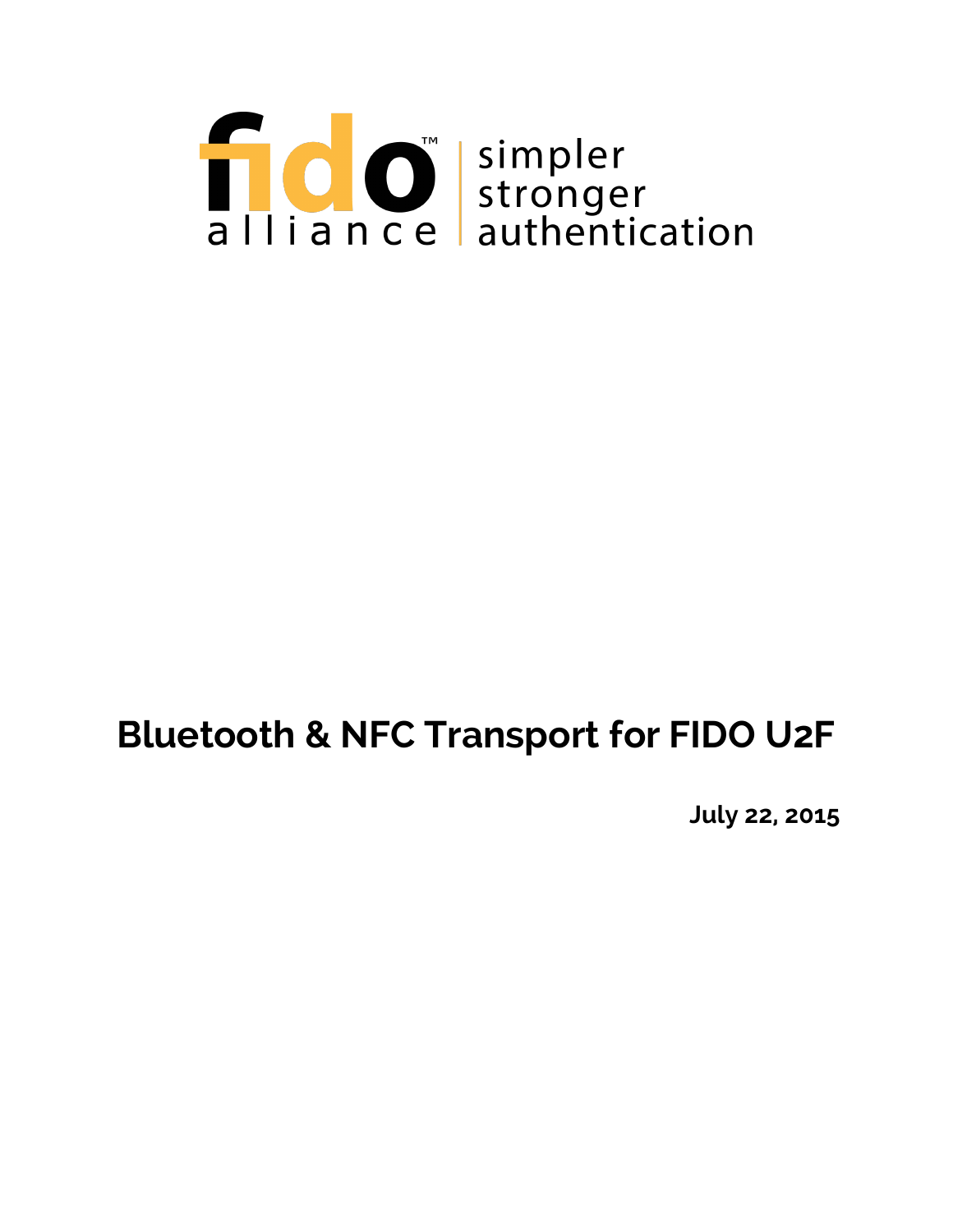## **Executive Summary**

Universal 2nd Factor (U2F) is a Fast IDentity Online (FIDO) Alliance protocol that lets online applications and services augment the security of their existing password infrastructure by adding a strong second factor to user login based on public key cryptography. U2F Authenticators, including tokens and biometrics, have traditionally been connected to a computing device via a USB port.

In an increasingly mobile world, however, not every device has a USB port. And given the sorry state of today's passwords, it's become clear that every device at least should have access to FIDO U2F strong authentication to ensure security and privacy.

The U2F protocol was designed to accommodate multiple types of Authenticators, and to communicate over a range of transport protocols.

With that in mind, FIDO has added two new classes of transport protocols to the U2F 1.0 specification that support wireless communication.

The new U2F transport options are Bluetooth® Technology, including Bluetooth Smart (also known as Bluetooth Low Energy) and Bluetooth (also known as Bluetooth Classic), and Near Field Communication (NFC). These new classes are additions to the base FIDO U2F 1.0 specification and do not change the specification in any way. They are implemented as extensions and were developed to support U2F use on devices, including mobile phones, tablets and any other computing device that requires a secure login but do not support USB.

With U2F, the user logs into an application or service with a set of credentials, typically a username and password, then the application or service prompts the user to present a second factor device, also known as an Authenticator. With Bluetooth Technology and NFC extensions, transport of that communication is as varied as the number of Authenticator choices. These changes also highlight the flexibility, extensibility and the future-proof design of the U2F protocol.

# **What is Bluetooth Technology?**

Bluetooth Technology is a global wireless standard enabling secure connectivity among a range of devices and services. It supports the exchange of data using radio transmissions between paired devices. Bluetooth Technology was created by Ericsson in 1994 and today support is built into billions of products, including smartphones and tablets. The technology is now owned by the Bluetooth Special Interest Group (SIG). There are over eight billion Bluetooth enabled devices in use today around the globe and over 10 billion are projected to ship in the next three years, according to the SIG. Research firm IHS Technology projects just over 3.6 billion Bluetooth Device Shipments in 2015 growing to a total of nearly 5 billion in 2019. (See Chart 1 below)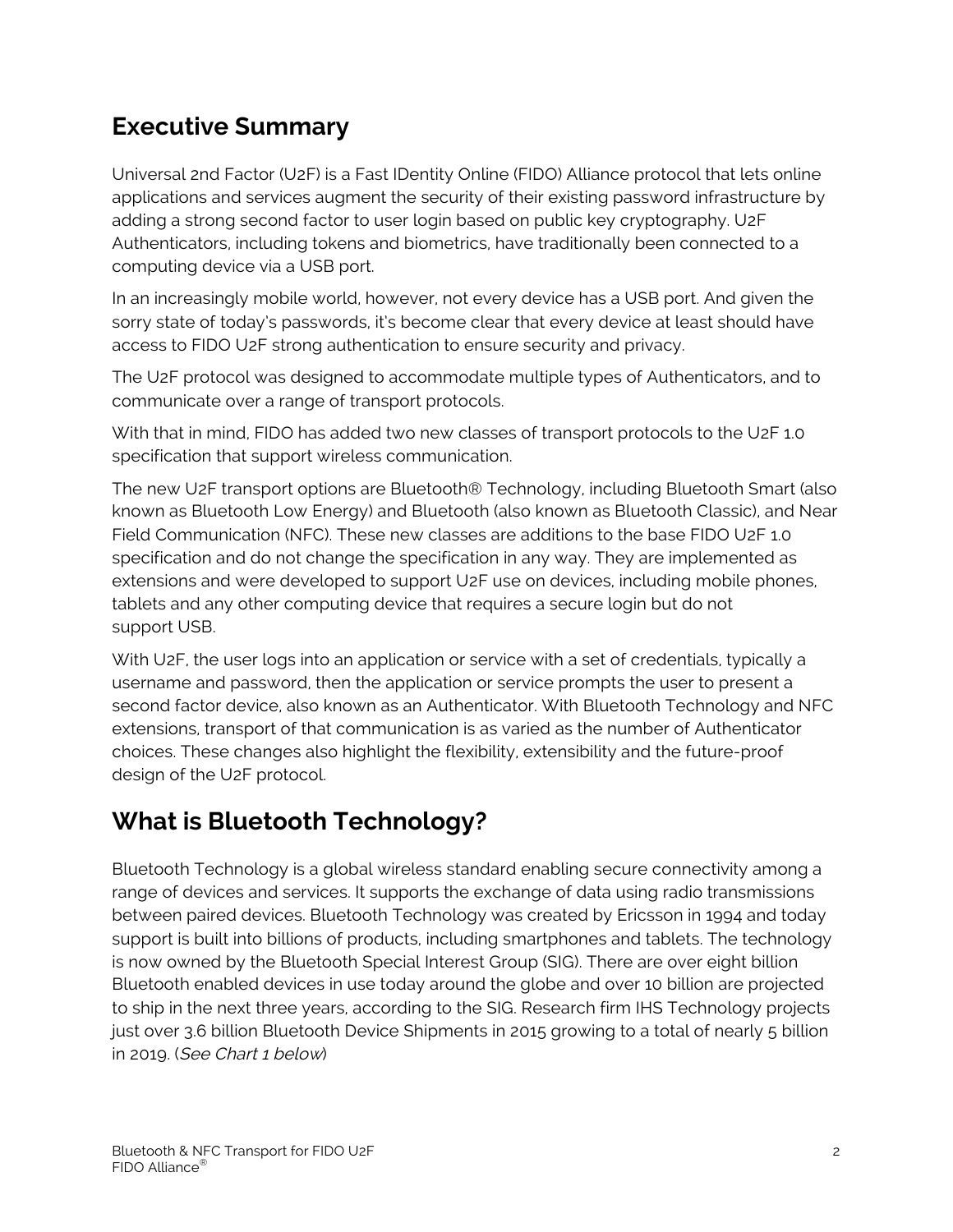## **U2F Bluetooth Technology**

The U2F Bluetooth Technology transport specification allows the creation of specialpurpose, Bluetooth Smart U2F devices that require just the press of a button to authenticate to an online service. In addition, phones and peripherals, which consume more power, can be programmed to act as U2F devices using either Bluetooth Smart or Bluetooth.

FIDO's U2F support of Bluetooth Technology protocols is designed to work with multiple form factors. The U2F Bluetooth Technology extensions support either Bluetooth Smart or Bluetooth. The addition of Bluetooth Technology into U2F does not alter in any way the current 1.0 specification and its operations. The Bluetooth Technology extensions for FIDO U2F only define an additional transport.

# **U2F Bluetooth Smart**

For Bluetooth Smart (also called Bluetooth Low Energy), the FIDO Alliance has created a U2F Primary Service that has been adopted by the Bluetooth SIG.. A Primary Service defines the primary functionality of a device. The SIG-approved U2F Primary Service can be used by any device manufacturer implementing Bluetooth Smart, and provides a standard way to implement transport for U2F Client and Authenticator. This standardization is important as it aligns with FIDO's overall standards mission.

In U2F Bluetooth Smart, the Authenticator advertises its FIDO U2F Primary Service expressed as a Universally Unique Identifier (UUID) and the Client scans for such services. Both the Authenticator and Client devices must conform to Bluetooth Technology Core Specification 4.0 or later. When the Client locates an Authenticator, it performs a characteristic, or attribute type, discovery to find Bluetooth Smart devices with a unique U2F Service UUID, which is stipulated by the U2F Primary Service.

If the two devices have not been previously paired, the user must explicitly put the Authenticator into pairing mode in order to complete a Bluetooth Smart pairing and create a long-term link key. This encryption key prevents monitoring, injection, and other networklevel attacks that are known vulnerabilities for wireless communication.

The U2F Bluetooth Smart protocol calls for encryption before any U2F messages are sent between devices.

If the pairing is made, the Client connects to the Authenticator and begins writing a request, such as Enrollment, into the Authenticator's Control Point characteristic. The Authenticator evaluates the request and responds with a notification over the Status characteristic. The connection is then closed by either the Client or the Authenticator or if the connection times out.

If the request was for Authentication, the Authenticator calculates the U2F cryptographic response and transfers results back to the Client, which collects all the packets and sends them back to the U2F Server.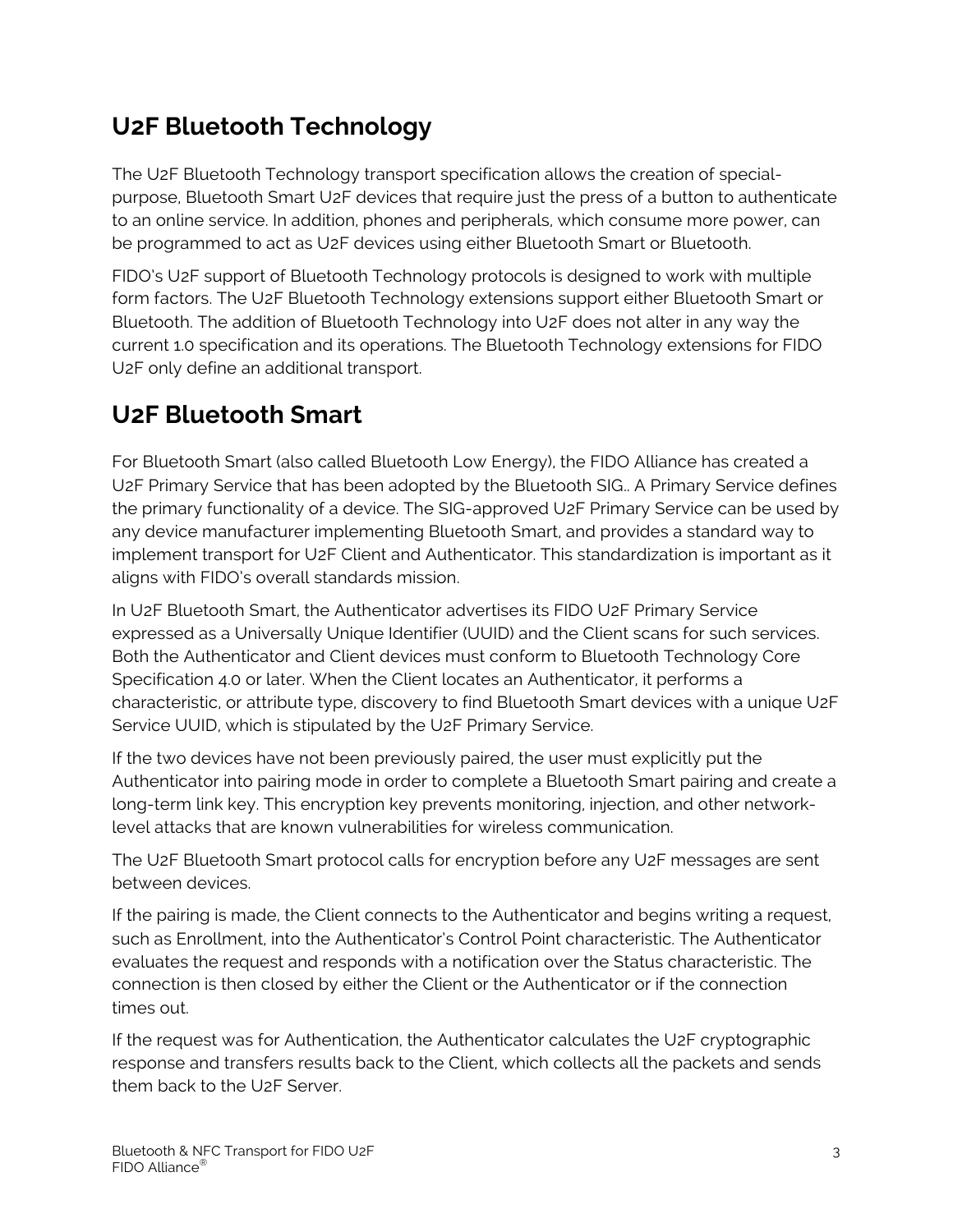

Source: IHS Technology



#### **U2F Bluetooth**

A U2F Bluetooth Authenticator acts in a specific way when it encounters a Bluetooth Client. If the two are not yet paired, the Authenticator goes into a Discoverable Mode. This mode allows the authenticator to speak to new Clients.

This "conversation" allows the Client to connect to the Authenticator. If the two have not previously been paired the Client and Authenticator bond, creating a long-term link key and enabling a connection. This encryption key prevents monitoring, injection, and other network-level attacks that are known vulnerabilities for wireless communication.

The two devices must be paired initially in order for the Authenticator to allow subsequent connections without need for user intervention.

After the bond is completed, the Client, if it is not a dual-mode device, performs a service discovery on the Authenticator and then connects to the FIDO U2F service. The Client then makes a request that is evaluated by the Authenticator, which then issues a response. To end the interaction, the Client closes the connection. If the connection times out, the Authenticator closes the connection. While Bluetooth support is a meaningful design point, many devices and PCs manufactured after 2010 have migrated to Bluetooth Smart.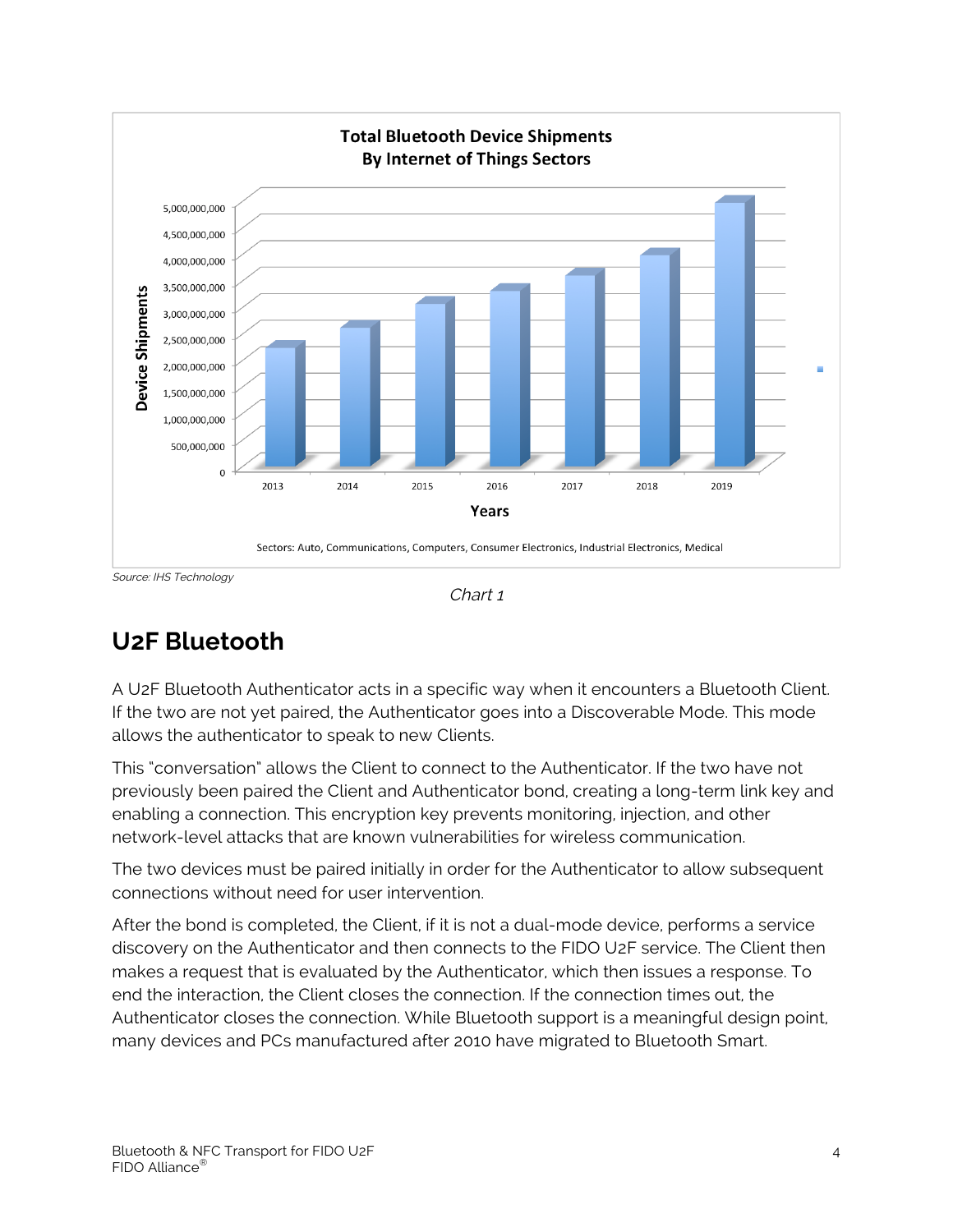## **Bluetooth Connection Best Practices**

The U2F Bluetooth Technology protocol stipulates that if one or both devices support only Bluetooth that the Authenticator and the Client must communicate over RFCOMM, which emulates the serial cable line settings and status of an RS-232 serial port. If both devices support dual mode, the devices must communicate using Generic Attribute Profile (GATT) over Logical Link and Adaptation (L2CAP), which enables multitasking, segmentation and reassembly, on a Basic Rate/Enhanced Data Rate (BR/EDR) connection. EDR enhancements help reduce power consumption and improve security.

Because they are wireless and can potentially transmit over a sizeable distance, Bluetooth and Bluetooth Smart must use a long-term encryption key. This also improves the end-user experience by ensuring only paired devices can exchange critical data and alleviating privacy concerns. Depending on the class of Bluetooth Technology device, the wireless signal can extend approximately from 3 to 300 feet.

# **What is NFC?**

Near Field Communication (NFC) technology enables simple and secure two-way interactions between electronic devices, allowing contactless transactions, access to digital content, and to connect electronic devices. Because it operates only within a short range, it is often used for high-security operations, such as payment systems and building access. The technology uses electromagnetic induction between two loop antennae within NFC devices to exchange information. Devices must be within close proximity of each other at a distance typically 10 cm or less. NFC is derived from a sub-set of Radio-Frequency Identification (RFID) technology, and was standardized by ISO/IEC and the NFC Forum, a non-profit industry association founded in 2004 by Nokia, Philips Semiconductors (became NXP Semiconductors in 2006) and Sony.

NFC-enabled cellular handset shipments will increase by 70% in 2015 to 756 million, up from 444 million in 2014, according to IHS Technology. In 2020, handset shipments will hit 2.2 billion, IHS forecasts (See Chart 2).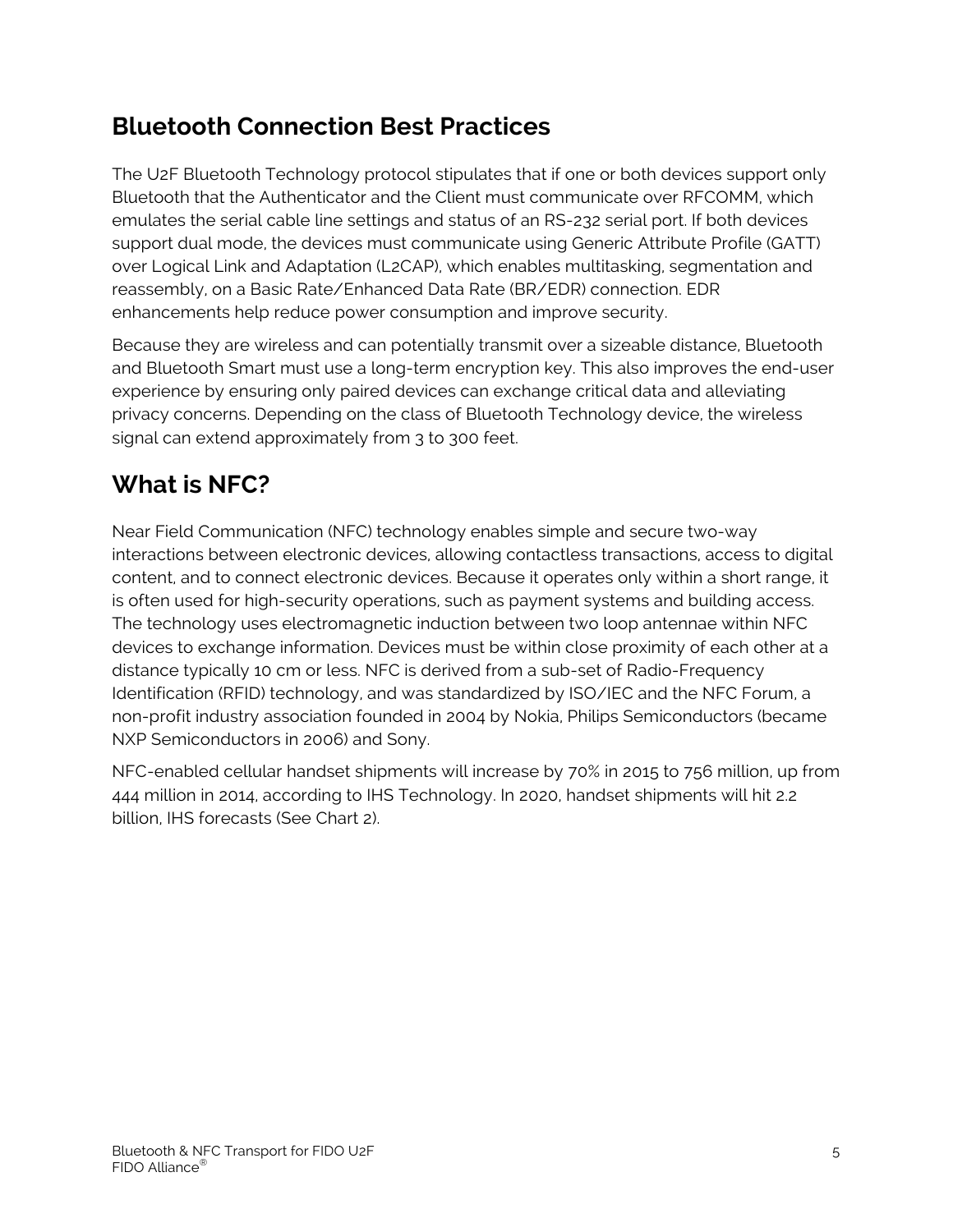

Chart 2

# **U2F NFC**

The U2F NFC transport specification allows the creation of portable U2F devices such as credit cards, keyfobs, watches and other devices that are simply tapped against the target device to authenticate to an online service. These devices can be battery-less and passive. Alternately, a mobile phone with NFC capability can be programmed to act as an NFC U2F device. The user taps the mobile phone onto a target device to authenticate.

FIDO's U2F support of NFC protocols is designed to work with multiple FIDO-enabled Authenticators, which may include smartphones, tablets, laptops or keyboards. The addition of NFC into U2F does not alter in any way the current 1.0 specification and its operations. The NFC extension for FIDO U2F only defines transport. NFC's wireless operation is an industry-standard method to pair Clients and Authenticators.

The U2F public key cryptography is initiated when a U2F NFC Client is in proximity of a U2F NFC Authenticator. The Client sends an applet selection command to an Authenticator that returns a reply confirming receipt. The FIDO applet can be part of a multi-function device and does not have to be a dedicated FIDO Authenticator. Next, the Client sends a command for an operation, such as "authenticate," and the Authenticator replies by sending a signed assertion (and completing a U2F authentication) or an error message and then returns to a passive state.

Today's U2F NFC Clients can be embedded in devices such as smartphones so there is nothing that an end-user needs to add to the device. The Authenticator does not require a